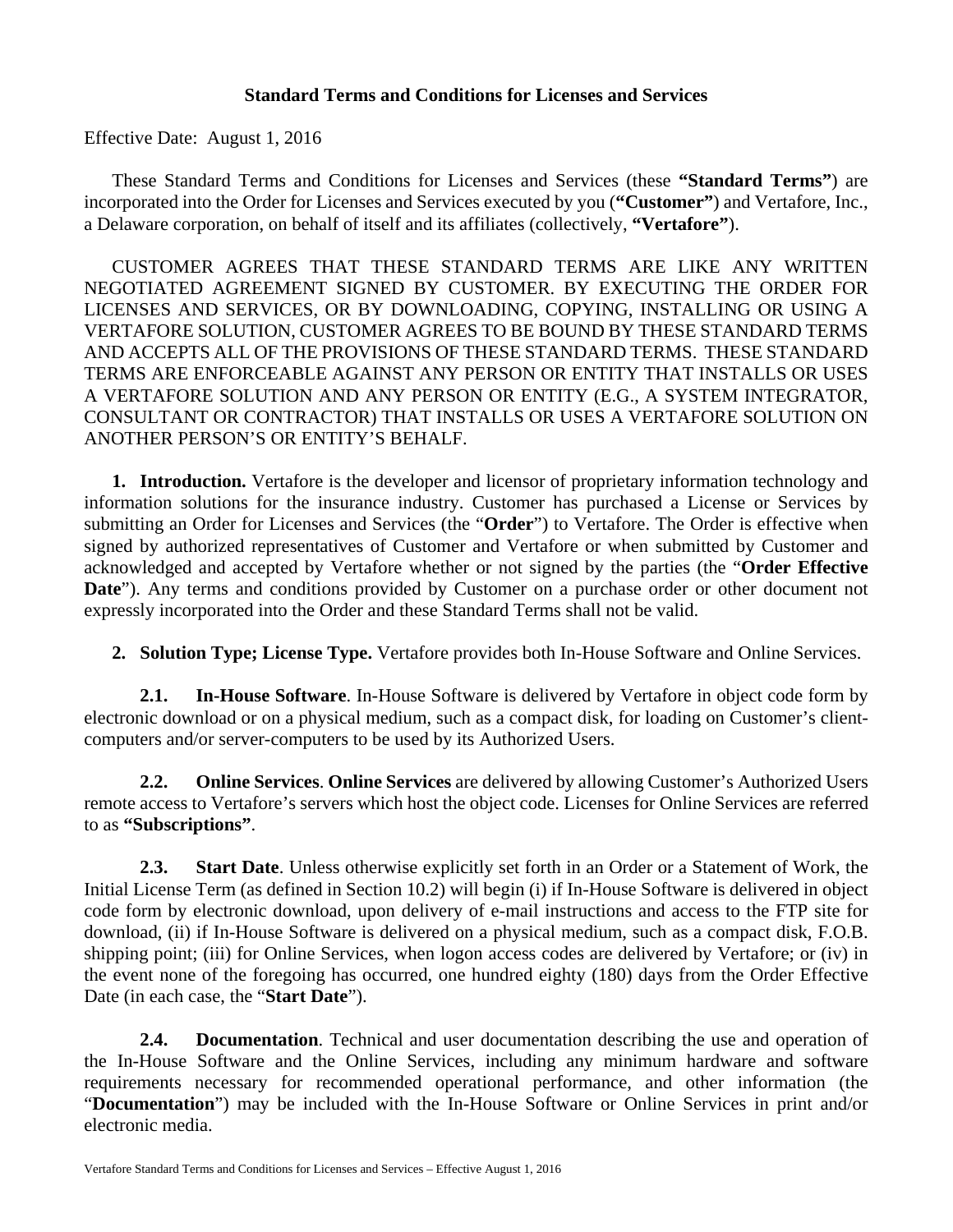**2.5. User License Type.** The method of determining the number of Customer employees permitted to use a Vertafore Solution (**"Authorized Users"**) is Named User, unless otherwise specified in an Order. In a **"Named User"** license, each Named User license permits a single named user to access a Vertafore Solution. Each named user must have a distinct log on ID and a separate Named User license to be an Authorized User, and licenses and log on IDs may not be shared among users. If a Customer account contains multiple databases, a distinct Named User license will be required for access to each database.

**2.6. Vertafore Solutions**. The term **"Vertafore Solutions"** refers to the In-House Software, Online Services and Documentation licensed or received by Customer.

## **3. License Grant and Restrictions.**

**3.1. License Grant.** Subject to Customer's compliance with the terms and conditions of these Standard Terms, including payment of all fees due hereunder, Vertafore grants to Customer a revocable, limited, non-exclusive, non-transferable license to use the Vertafore Solutions set forth in the applicable Order (each a **"License"**) solely in connection with Customer's internal business operations in the United States and data processed by Customer's Authorized Users for the License Term. In the case of a Subscription, Customer may have the number of Authorized Users set forth on the Order access the Online Services and display and reproduce the Documentation (including by printing the electronic version) as reasonably required to permit the Authorized Users to exercise the rights expressly granted in this Section. In the case of In-House Software, the license shall permit Customer to (i) install and use applications solely on a designated number of servers, workstations, or computers set forth on an Order for access by the number of Authorized Users; (ii) reproduce a single copy of the In-House Software solely as reasonably necessary for customary back-up and disaster recovery purposes; and (iii) permit the Authorized Users to display and reproduce the Documentation (including by printing the electronic version) as reasonably required to permit the Authorized Users to exercise the rights expressly granted in this Section. Vertafore Solutions may include additional license terms in an end user agreement or other agreement, including click-to-agree licenses provided with the Vertafore Solution. Where updates, upgrades or product enhancements are provided from time to time for a Vertafore Solution, they are provided subject to the license terms applicable to such Vertafore Solution and any additional license terms included with such updates, upgrades or enhancements.

**3.2. License Restrictions.** Subject to the limited rights expressly granted herein, Vertafore reserve all rights, title and interest in and to the Vertafore Solutions and the Services, including all related intellectual property rights. No rights are granted to Customer hereunder other than as expressly set forth herein. Customer is prohibited from: (i) copying, framing, mirroring, modifying, displaying, transferring, transmitting or otherwise distributing or providing the Vertafore Solution to any third party; (ii) creating derivative works from any Vertafore Solution; (iii) reverse engineering, decompiling or otherwise attempting to create human readable materials from the object code of the Vertafore Solutions; (iv) allowing use of the Vertafore Solutions for any purpose not expressly permitted in these Standard Terms or an applicable Order hereunder; (v) using or exploiting the Vertafore Solutions to provide application hosting, business process outsourcing, service bureau, application service provider or any other similar or related services to any individual or entity; (vi) removing proprietary rights notices, asset tags, brand labels or marks placed on the Vertafore Solutions or any Equipment, Third Party Software or Third Party Content; (vii) attempting to circumvent or compromise the security features of the Vertafore Solutions or introducing any viruses, worms or other disabling code into the Online Services; or (viii) build a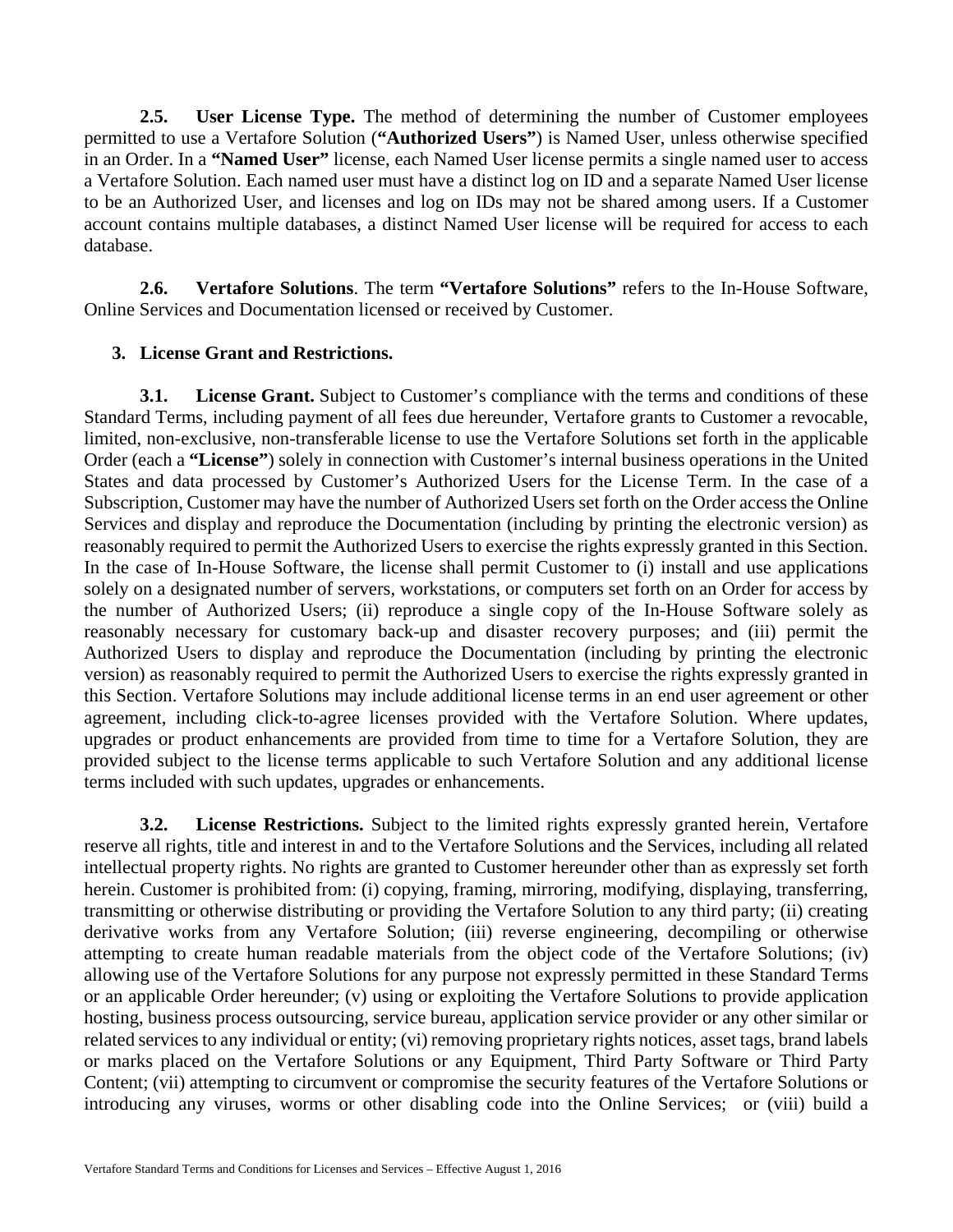competitive product or service. Customer is solely responsible for obtaining the proper hardware and software necessary to operate the Vertafore Solutions as further described in the Documentation.

**4. Services.** Vertafore provides the types of services (collectively **"Services"**) set forth below.

**4.1. Support Services; Maintenance.** Support services are included in a Subscription for Online Services including Customer access to the Vertafore-hosted Customer database, IT services, database maintenance, frequent and automatic upgrades and bug fixes, bandwidth, limited storage and other hosting related services. Maintenance services ("**Maintenance**") is purchased independently for In-House Software and includes access to updates, upgrades, bug fixes and enhancements provided generally by Vertafore as well as applicable support services.

**4.2. Professional Services.** Vertafore also provides professional services (the **"Professional Services"**) related to the Vertafore Solutions which may include, for example, staff augmentation; installation and implementation of the Vertafore Solutions; data conversion and migration; creation of enhancements, customizations, and other services. Some Professional Services may require that Vertafore and Customer agree to a more comprehensive description than that contained in an Order. In such cases, the parties shall enter into a statement of work (each, a **"Statement of Work"**) containing such detailed terms.

# **5. Terms Applicable to All Services.**

**5.1. General.** Services performed by Vertafore may be performed by its own employees and or by Vertafore-approved subcontractors. The successful and timely rendering of the Services requires the good faith cooperation of Customer. Customer shall provide reasonable cooperation to Vertafore, including, without limitation, making available, as may be reasonably required or requested: (i) information concerning Customer's business as it relates to the Services; (ii) qualified personnel of Customer; and (iii) sufficient access to Customer's facilities and systems; provided that the foregoing shall be provided so as not to unreasonably disrupt Customer's business.

**5.2. Acceptance.** Unless otherwise stated in a Statement of Work, the Services and all resulting deliverables shall be deemed accepted by Customer on payment or within ten (10) business days after performance, whichever occurs first. In no event will acceptance or payment be unreasonably withheld, conditioned or delayed. Additions or deletions to the number of resources or changes to the duration of performance under an existing Order for Services shall require the execution of a new Order for Services.

**5.3. Customer Premises.** Vertafore's personnel may perform certain Services at Customer's premises from time to time as may be mutually agreeable to Vertafore and Customer. In such instances, Customer agrees to provide working space and facilities and any other services and materials Vertafore or its personnel may reasonably request in order to perform such Services, and to take reasonable precautions to prevent injury to persons or property.

**6. Vertafore's Ownership.** As between Vertafore and Customer, Vertafore exclusively owns all right, title and interest in and to the Vertafore Solutions, all improvements or modifications made thereto and works based thereon, and all deliverables, software, materials, ideas, processes, methods and other works made or conceived by Vertafore in connection with the performance of Services, including all intellectual property rights (including patents, trademarks and copyrights), proprietary rights (including trade secrets) and moral rights (including, rights of attribution and authorship) embodied in or relating to any of the foregoing throughout the world (collectively, the **"Vertafore Materials"**). Except for the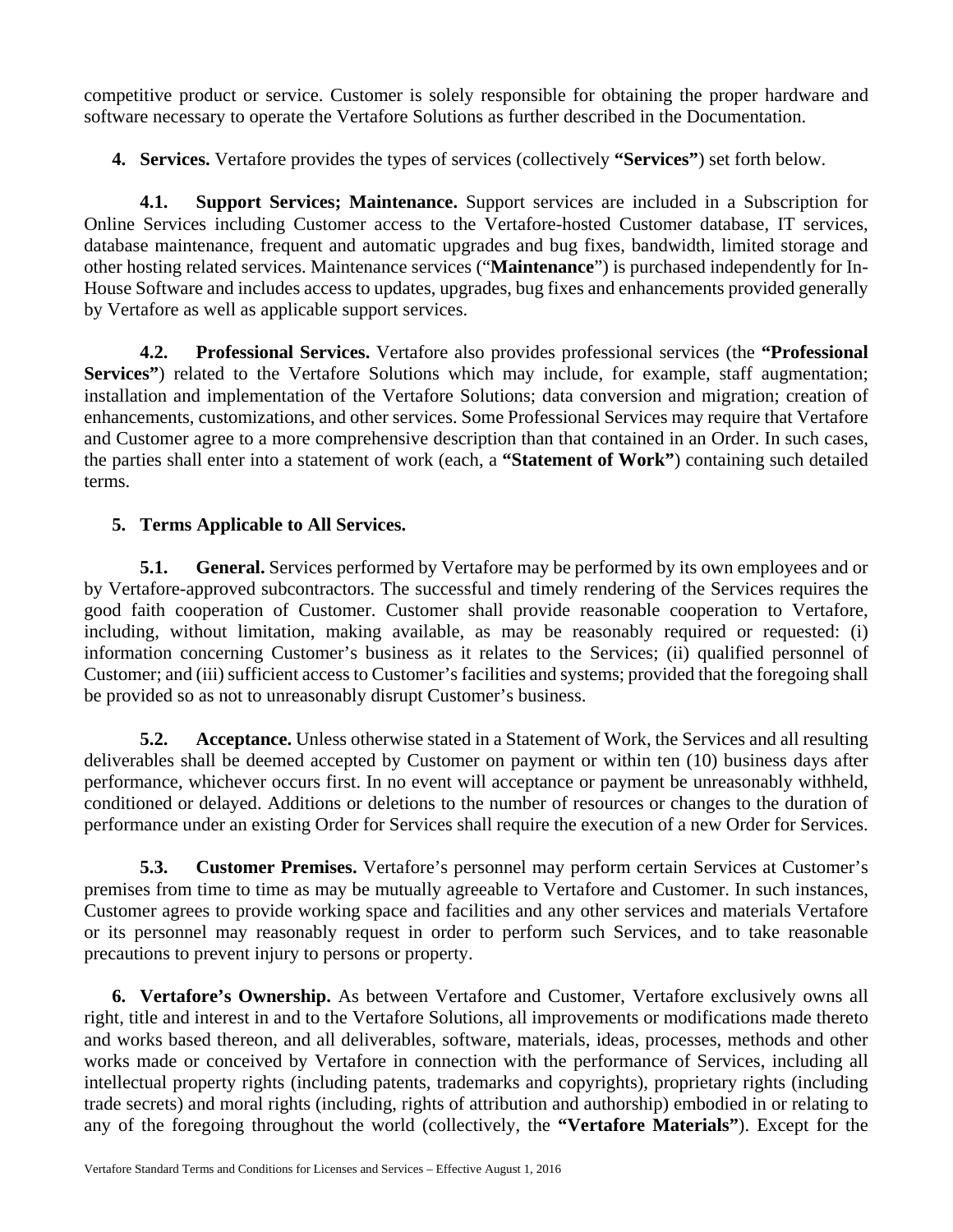limited license rights explicitly set forth herein and any Order, no right, title or interest in or to the Vertafore Materials is granted or otherwise transferred to Customer.

**7. Equipment.** Unless otherwise expressly stated in an Order, equipment and hardware (the **"Equipment"**) required for the use of the Vertafore Solutions shall be obtained by Customer directly from third parties. In certain instances, Equipment may be ordered through Vertafore. Equipment ordered pursuant to an Order shall be installed by Customer or its designee in accordance with all installation guidelines from Vertafore or the manufacturer of the Equipment. Customer assumes full responsibility for such Equipment. Vertafore shall have no liability or responsibility or risk of loss with respect to any such Equipment or the delivery of any Equipment other than to assign to Customer, if assignable, any applicable manufacturers' warranties and remedies available from those original equipment manufacturers or distributors for whom Vertafore is an authorized reseller or representative.

**8. Third Party Materials.** The Vertafore Solutions may include software owned and/or licensed by third parties (the **"Third Party Software"**). Third Party Software shall be obtained by Customer either directly from its original third party licensor or from Vertafore. The Vertafore Solutions may also include content owned by third parties (the **"Third Party Content"**), such as content or libraries of electronic publications, manuals, guides, forms, newsletters, or other reference materials contained in products. Customer may use the Third Party Software and Third Party Content solely in conjunction with the applicable Vertafore Solutions subject to the Standard Terms and any terms and conditions required by the licensors of such Third Party Software and Third Party Content. Vertafore will pass through to Customer, to the fullest extent possible, any warranties and indemnities that Vertafore receives from licensors of Third Party Software and Third Party Content. In the event Vertafore provides Third Party Software or Third Party Content to Customer, Vertafore may provide Customer's contact information to the licensor of the Third Party Software or Third Party Content for such third party's use.

**9. Fees, Taxes & Payments.** Unless otherwise explicitly set forth in an Order or a Statement of Work, (i) all upfront or setup fees shall be due and payable within thirty (30) days of the Order Effective Date, and (ii) the monthly recurring fees set forth in an Order shall commence on the Start Date. Customer shall pay to Vertafore the applicable fees in accordance with any payment terms and schedules for payment set forth in each applicable Order. If no payment terms are specified, fees and other charges shall be due and payable by Customer within thirty (30) days of the date of Vertafore's invoice. Amounts not paid when due shall bear interest at a rate of one and one-half percent (1.5%) per month (18% per annum) or the maximum rate permitted by law, whichever is lowest. Customer's failure to pay any amount within thirty (30) days of the due date may result in the suspension of the Services related to Customer's failure to pay and Vertafore's obligation to provide such Services shall cease until such time as Customer becomes current on its payment of the applicable fees (including all past due amounts and applicable late payment charges and interest). In the event of a default in the payment of an invoice, Customer will be responsible for all of Vertafore's costs of collection, including, but not limited to, court costs, filing fees and attorneys' fees. Customer shall pay all taxes, however and by whatever authority levied as a result of these Standard Terms (except for taxes on the income of Vertafore). To the extent that Vertafore is required to collect taxes on behalf of a taxing authority, such taxes shall be in addition to the prices set forth in the applicable Order and may be invoiced separately. Except as may be specifically set forth in an Order, Vertafore may increase any recurring monthly fees, including but not limited to monthly Subscription fees and Maintenance fees, once annually and upon sixty (60) days' notice to Customer.

#### **10. Term and Termination.**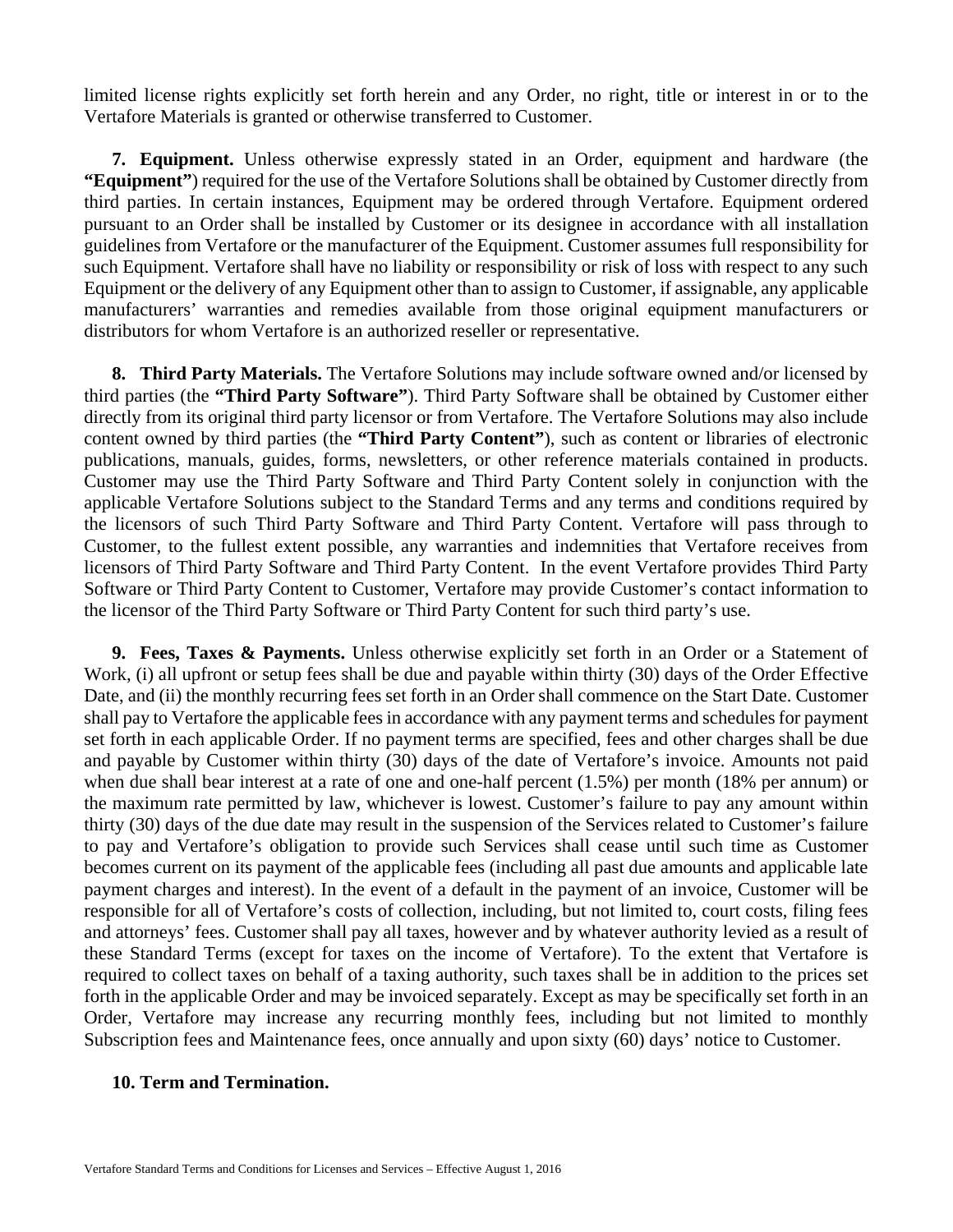**10.1. Term.** These Standard Terms shall continue hereunder and remain in effect for so long as the applicable Order is in effect.

**10.2. Licenses.** An Order may specify a term for a license as either perpetual (a **"Perpetual License"**) or for a set term (a **"Term License"**). Subscriptions are Term Licenses. In-House Licenses may be Perpetual or Term Licenses as specified in an Order and if not specified are Term Licenses. Term Licenses shall be for an initial term of one (1) year from the Start Date (the "**Initial License Term**"). After the Initial License Term of a Term License, the license shall renew for additional one (1) -year terms (each, an "**Additional License Term**") unless Customer provides notice of its intention not to renew by providing written notice at least sixty (60) days' prior to the expiration of the Initial License Term or any Additional License Term (the Initial Term and each Additional License Term, the "**License Term**"). In the event Customer does not schedule its implementation, if applicable, within twelve (12) months of the execution of an Order, the Order shall expire and all payments made hereunder to date shall be nonrefundable.

**10.3. Maintenance Services.** For In-House Vertafore Solutions, Maintenance may be terminated separately from the applicable Licenses. Unless otherwise specified in an Order, Maintenance for In-House Software shall commence on the Start Date and continue for the Initial License Term. After the Initial License Term, Maintenance shall renew for an Additional License Term unless Customer provides notice of its intention not to renew by providing written notice at least sixty (60) days' prior to the expiration of the Initial License Term or any Additional License Term. Vertafore shall have the right to terminate Maintenance at any time for any reason or no reason upon one hundred eighty (180) calendar days' prior written notice to Customer. The term of Maintenance for additional Licenses for a Vertafore Solution shall be the same as the term for Maintenance already purchased Licenses. If Customer terminates Maintenance for any In-House Software, Vertafore is not required to reinstate Maintenance for Customer at a later date and Vertafore may require payment of an additional fee to reinstate such Maintenance.

**10.4. Termination for Breach.** If either party materially breaches any obligation hereunder or, in the case of Customer, its scope of licensed use, the non-breaching party may provide a written notice specifying the nature of the breach and demand that the breaching party cure the breach. The breaching party shall have fifteen (15) business days from receipt of such notice to cure the breach. If the breach is not cured within such period, the non-breaching party may terminate these Standard Terms by providing written notice of termination. Any attempt to liquidate operations or seek or obtain protection from creditors shall be a material breach subject to the foregoing provisions. Upon termination for breach, the applicable Order shall automatically terminate.

**10.5. Effect of Termination.** Upon termination of an Order for any reason, Customer shall promptly discontinue use of all Vertafore Solutions licensed to Customer pursuant to the applicable Order, return all copies of such Vertafore Solutions to Vertafore or destroy all copies and certify such destruction to Vertafore and immediately pay all amounts then due and payable to Vertafore.

**10.6. Survival.** Sections 6, 8, 9, 10.5, 10.6, 11, 12.3, 12.4, and 13 through 21 shall survive the termination or expiration of these Standard Terms for any reason.

**10.7. Injunctive Relief.** Each party stipulates and agrees that: (i) Vertafore will suffer irreparable harm in the event of any breach by Customer of the provisions of Section 3 or Section 11; and (ii) Customer will suffer irreparable harm in the event of any breach by Vertafore of the provisions of Section 11 and that monetary damages will be inadequate to compensate the non-breaching party for any such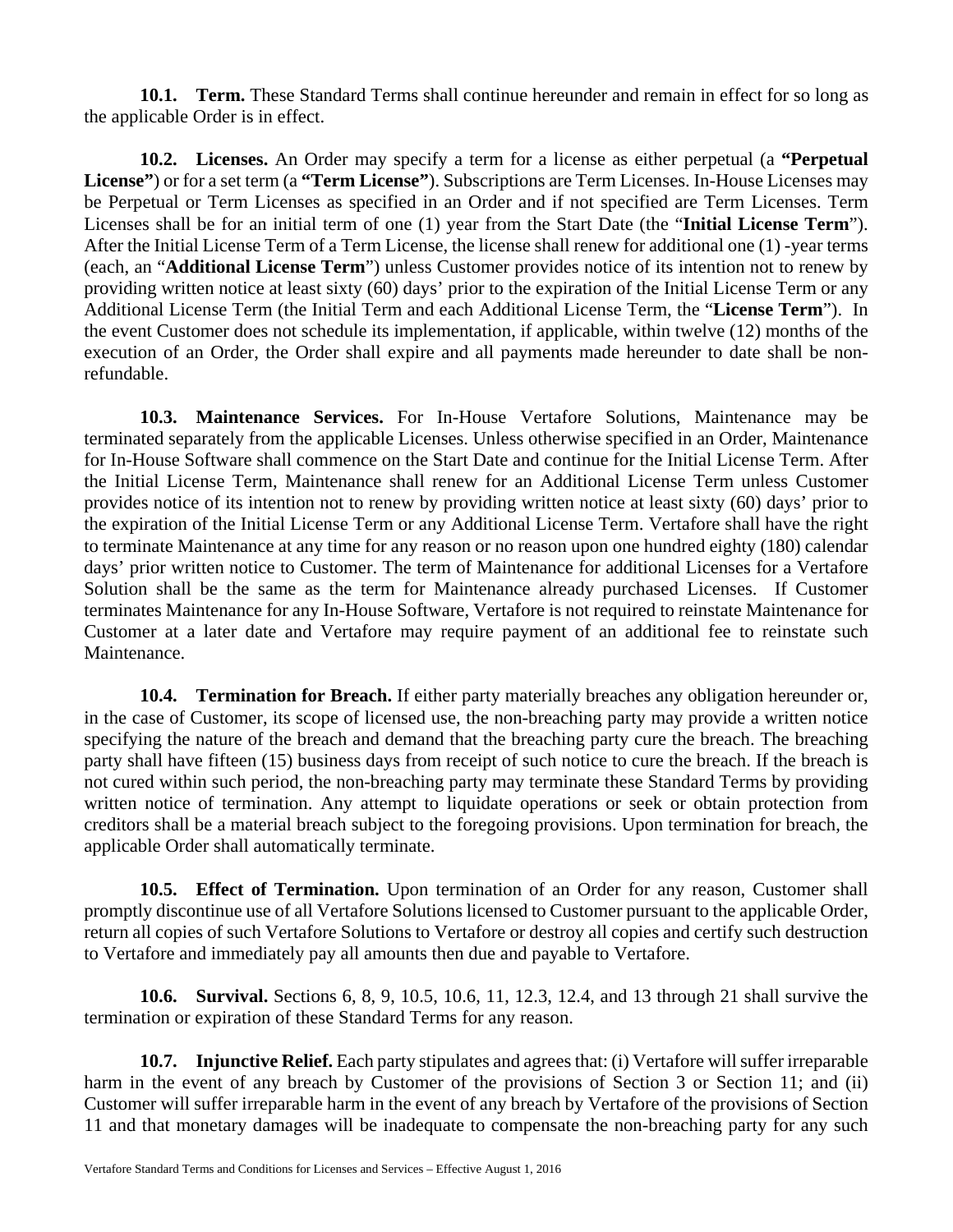breach. Accordingly, each party stipulates and agrees that, in the event of a breach or threatened breach (a) by Customer of the provisions of Section 3 or Section 11 or (b) by Vertafore of the provisions of Section 11, in addition to and not in limitation of any other rights, remedies or damages available at law or in equity, the non-breaching party will be entitled to a temporary restraining order, preliminary injunction and permanent injunction in order to prevent or restrain any such breach or threatened breach.

### **11. Confidentiality.**

**11.1. "Confidential Information"** means all of the information, data and software furnished by one party to the other in connection with these Standard Terms and any Order. Without limiting the generality of the foregoing, the parties agree that "Confidential Information" will specifically include: (i) any data provided by Customer to Vertafore or input into the Online Services by Customer in connection with Customer's use of the Online Services hereunder (collectively, **"Customer Data"**); (ii) the Vertafore Solutions; and (iii) all passwords provided by Vertafore allowing Customer access to an Online Services. Customer Data shall not include information that is lawfully obtained from publicly available information, or from federal, state or local government records lawfully made available to the general public.

"Confidential Information" does not include information which: (a) may be or has been publicly disclosed by the party disclosing the information either prior to or subsequent to the receipt of such information by the receiving party; (b) is or becomes generally known in the trade through no fault of the receiving party; (c) may be or has been lawfully disclosed to the receiving party by a third person Standard Terms who has lawfully acquired the Confidential Information; or (d) was independently developed by the receiving party; provided, however, that the receiving party hereby stipulates and agrees that, if it seeks to disclose, display, divulge, reveal, report, publish or transfer, for any purpose whatsoever, any Confidential Information, such receiving party will bear the burden of proving that any such information was independently developed or is or became publicly available without any such breach. A party's failure to mark any Confidential Information as confidential, protected or proprietary will not affect its status as Confidential Information under these Standard Terms.

As a material inducement to the other party to disclose Confidential Information, each party agrees that it will not at any time directly by itself or indirectly through any agent or employee, except with the prior written consent of the other party (x) reproduce, distribute, transmit, publicly display, modify, create derivative works based upon, or disclose, deliver, display, divulge, reveal, report, publish or transfer to any person or entity, for any purpose whatsoever, any Confidential Information of the other party or (y) use Confidential Information of the other party for any purpose other than in connection with the performance of its obligations or the exercise of its rights pursuant to these Standard Terms. Each party further agrees to handle the Confidential Information of the other party in the same manner that the party handles its own most confidential information and, in any event, to take all steps reasonably necessary to preserve the confidentiality of Confidential Information, including without limitation adopting appropriate confidentiality policies, inserting appropriate confidentiality terms in agreements with all employees and subcontractors, and maintaining Confidential Information in a manner designed to assure that it will not be used or disclosed improperly.

**11.2. Customer Data**. To the extent it hosts Customer Data from Customer, Vertafore agrees to implement and maintain reasonably appropriate safeguards and security measures designed to meet the requirements of all laws and regulations of the United States and any state thereof applicable to Vertafore's use, reuse, non-disclosure and protection of such Customer Data, including the Gramm-Leach-Bliley Act.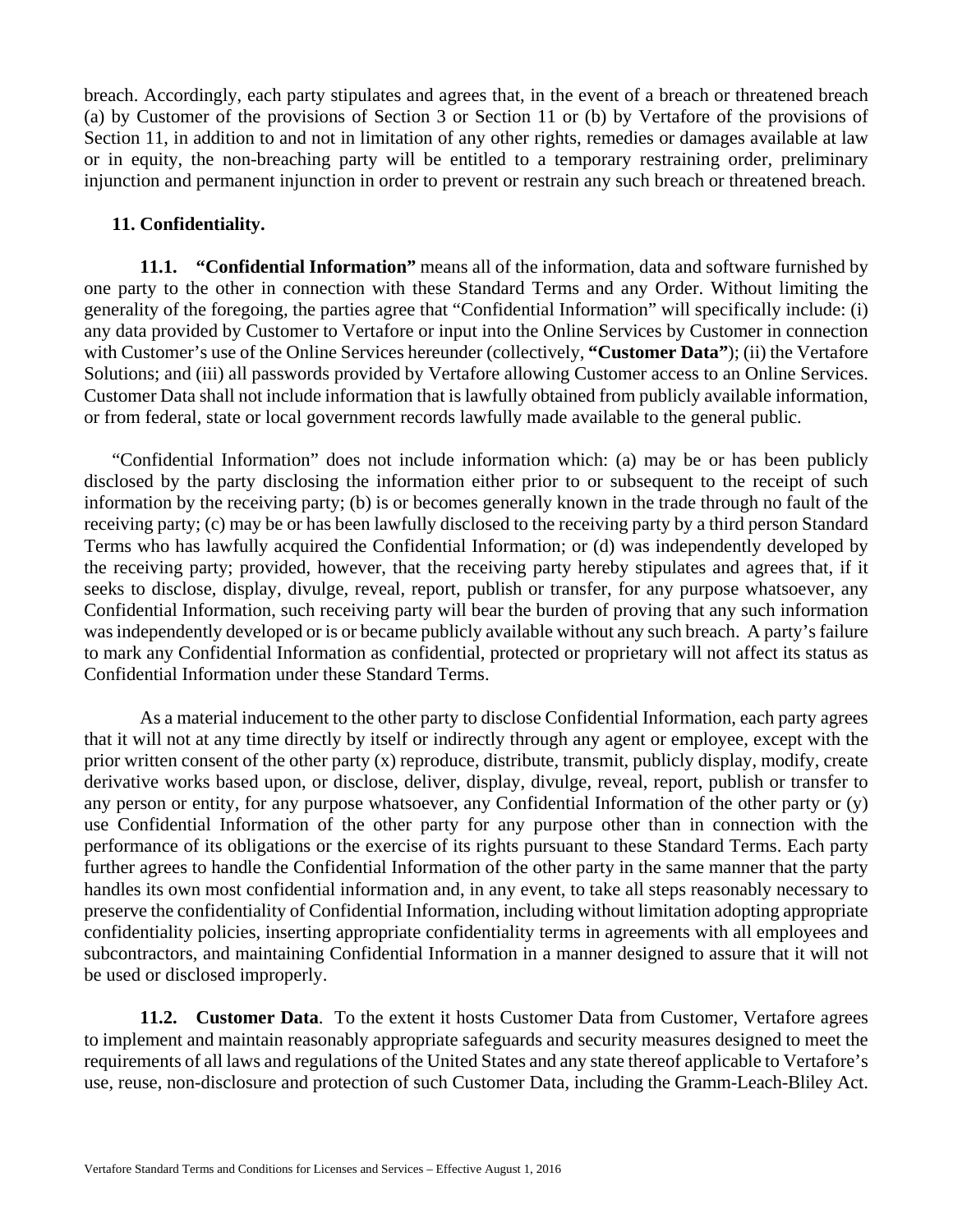**11.3. De-identified Aggregate Data.** Notwithstanding any other provision herein, Vertafore shall have the right to access, compile, and aggregate Customer Data in or from Online Services into deidentified data that does not include (i) any personally identifiable information of any employee, enrollee, subscriber, beneficiary, or other individual; or (ii) the identity of an employer, trade group, insured, insurer or any other entity (**"De-identified Aggregate Data"**). Vertafore may use or distribute such De-Identified Aggregate Data for any lawful purpose, including without limitation analytics, benchmarking and research purposes. Without affecting Customer's rights in and to the Customer Data, Vertafore shall own all Deidentified Aggregate Data.

**11.4. Notification Obligation**. A party will promptly notify the other party if it becomes aware of any unauthorized use or disclosure of any Confidential Information of the other party and, at the other party's request, will take such action as may be reasonably necessary and legally permissible to terminate or remedy any unauthorized use or disclosure that results from any act or omission of the party or any of its employees, subcontractors or agents. If a receiving party is compelled by a court or other body of competent jurisdiction to disclose the Confidential Information, to the extent legally permissible the receiving party shall inform the disclosing party by written notice and shall provide reasonable assistance in obtaining and enforcing a protective order or other appropriate means of safeguarding the Confidential Information required to be disclosed. The receiving party may then disclose only so much of the Confidential Information as is legally required to be disclosed.

**11.5. Return of Confidential Information**. If these Standard Terms are terminated by either party or expire pursuant to their terms, then all Confidential Information of each party shall be returned to the disclosing party and Customer shall erase and remove all copies of the applicable Vertafore Solutions located on Customer's computers or servers. In the event Vertafore maintains any Customer Data in connection with the Online Services, such copies will be destroyed in accordance with Vertafore's backup policies and procedures, provided Vertafore shall maintain the confidentiality of such Customer Data until such Customer Data has been destroyed.

# **12. Warranties and Warranty Limitations; Indemnification.**

**12.1. General Representations and Warranties.** Each party represents and warrants that it has the legal power and authority to enter into these Standard Terms and each Order. Customer represents and warrants that it has not falsely identified itself nor provided any false information to gain access to the Vertafore Solutions and that Customer's billing information is correct.

**12.2. Performance Warranties.** Vertafore warrants to Customer that: (i) the material functions of the In-House Software licensed under an Order shall perform substantially as described in the Documentation for such In-House Software on the date the applicable Order is executed and for ninety (90) calendar days thereafter; (ii) the Online Services shall operate and be available as described in the applicable Documentation for such Online Services; and (iii) the Professional Services shall be performed in a workmanlike manner. Customer's sole remedy and Vertafore's only liability for breach of a warranty contained in Section 12.2 shall be, with respect to the Vertafore Solution, to repair or replace the Vertafore Solution to bring it into compliance with its applicable warranty, and, with respect to the Services, to reperform the Services to bring them into compliance with the applicable warranty; provided, however, that Customer shall give notice to Vertafore within thirty (30) days after discovering any warranty breach and during normal business hours.

**12.3. Warranty Limitations.** Vertafore shall not be responsible in any manner under the warranties described in this Section 12 or in any Order for actual or alleged breaches arising out of: (i)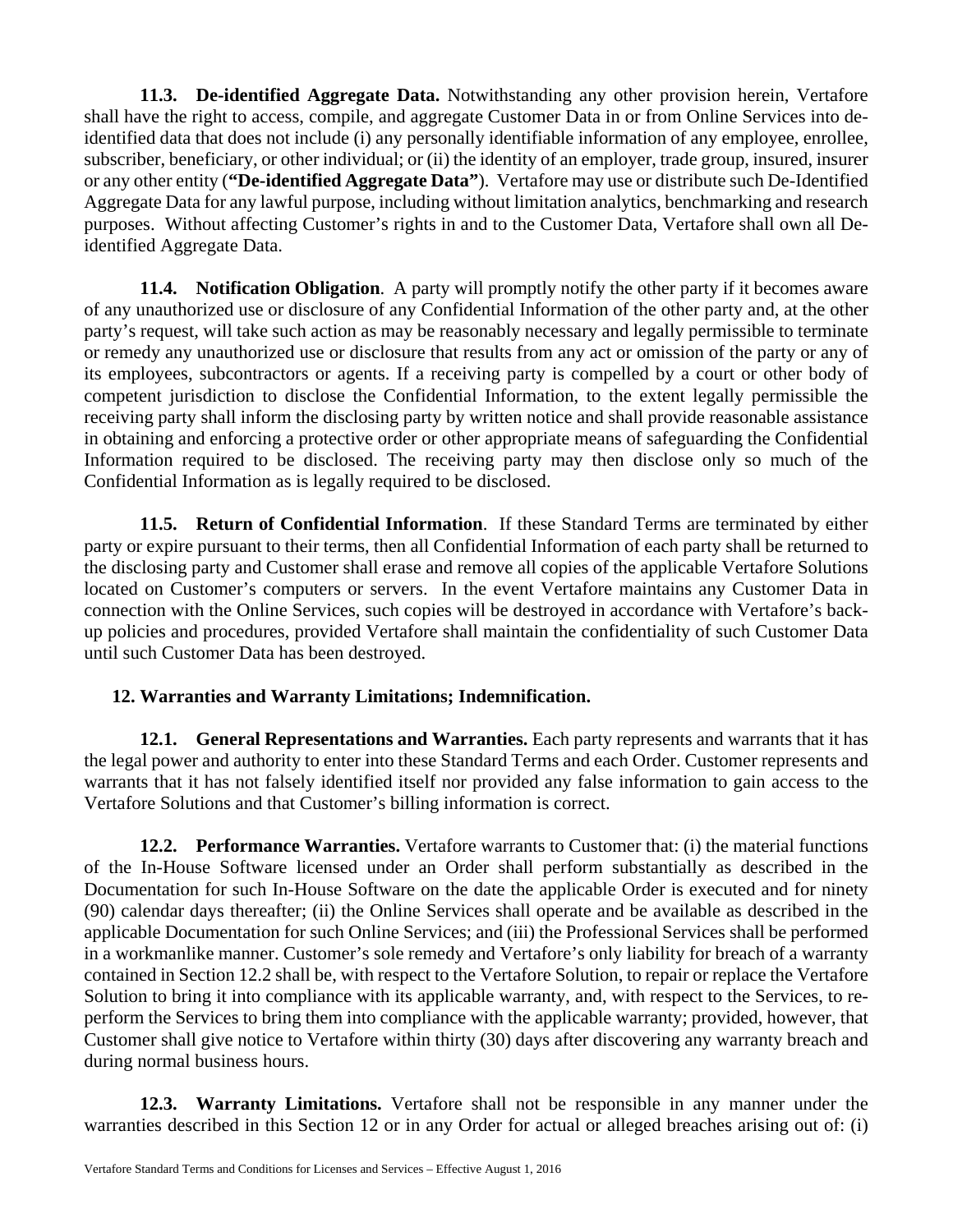causes external to the Vertafore Solutions including Equipment, Third Party Software, Third Party Content and third party telecommunications or data lines; (ii) Customer's use of the Vertafore Solutions in a manner or on Equipment that does not conform to Vertafore's specifications; (iii) any defect, infringement or non-conformity not reported by Customer in accordance with these Standard Terms; (iv) any use of the Vertafore Solutions in combination with or as part of any products or equipment of any third party, including Third Party Software or Third Party Content; (v) any modifications to the Vertafore Solution made by any party other than Vertafore or Customer acting at Vertafore's express direction; or (vi) Customer's breach of these Standard Terms. Vertafore does not warrant that the Vertafore Solutions will meet Customer's requirements or will achieve any particular result. Without limiting the generality of the exclusions set forth in this Section 12.3, and except as otherwise provided in these Standard Terms, Customer shall be exclusively responsible for, and Vertafore makes no warranty or representation with respect to: (a) determining whether the Vertafore Solution or the Equipment will achieve the results desired by Customer; (b) selecting, procuring, installing, operating, and maintaining Equipment or Third Party Software required to satisfy Customer's requirements; (c) training Customer's personnel in computer operations, other than such Vertafore-provided training as may be expressly set forth in an Order; (d) ensuring the accuracy of any input data used with the Vertafore Solutions, including (without limitation) data input to the Vertafore Solutions in conjunction with any data conversion services provided by Vertafore; (e) establishing adequate data backup provisions for backing up Customer's data with respect to In-House Software; (f) establishing adequate operational backup provisions (e.g., alternate manual operation plans) in the event of a defect or malfunction that impedes the anticipated operation of the Vertafore Solution or the Equipment; or (g) whether Customer's access in the case of a Subscription will at all times be uninterrupted or error-free or secure.

## **12.4. Indemnification.**

**12.4.1. By Vertafore.** Vertafore shall defend, indemnify, and hold harmless Customer and its permitted assigns from and against any and all losses, liabilities, claims, damages, actions, suits, proceedings, settlements, judgments, costs and expenses (including without limitation reasonable attorney's fees) (collectively, "**Claims**") arising out of or in connection with any third party claim that the Vertafore Solutions, in the form delivered hereunder and when used by Customer in the manner authorized by each License and as described in the applicable Documentation, infringes or misappropriates the intellectual property rights of a third party.

**12.4.2. By Customer.** Customer shall defend, indemnify, and hold harmless Vertafore, and its permitted assigns, from and against any and all Claims (including any and all costs and expense of answering any subpoena, discovery request or any other litigation expense), arising out of or in connection with the use of the Vertafore Solutions or the results thereof by Customer, its employees, agents and contractors.

**12.4.3. Indemnification Procedure.** Upon the assertion of any claim or the commencement of any suit or proceeding against one party (the **"Indemnified Party"**) by any third party that may give rise to an indemnification obligation or other liability of the other, indemnifying party under this Section (the **"Indemnifying Party"**), the Indemnified Party shall promptly notify the Indemnifying Party of the existence of such claim and shall give the Indemnifying Party the option, determined in the Indemnifying Party's sole reasonable discretion, of defending and/or negotiating a settlement of the claim or suit with counsel of its own selection in accordance with this Section. The Indemnified Party shall provide, at the Indemnifying Party's cost, all reasonable cooperation requested by the Indemnifying Party in connection with such claim and its defense or settlement.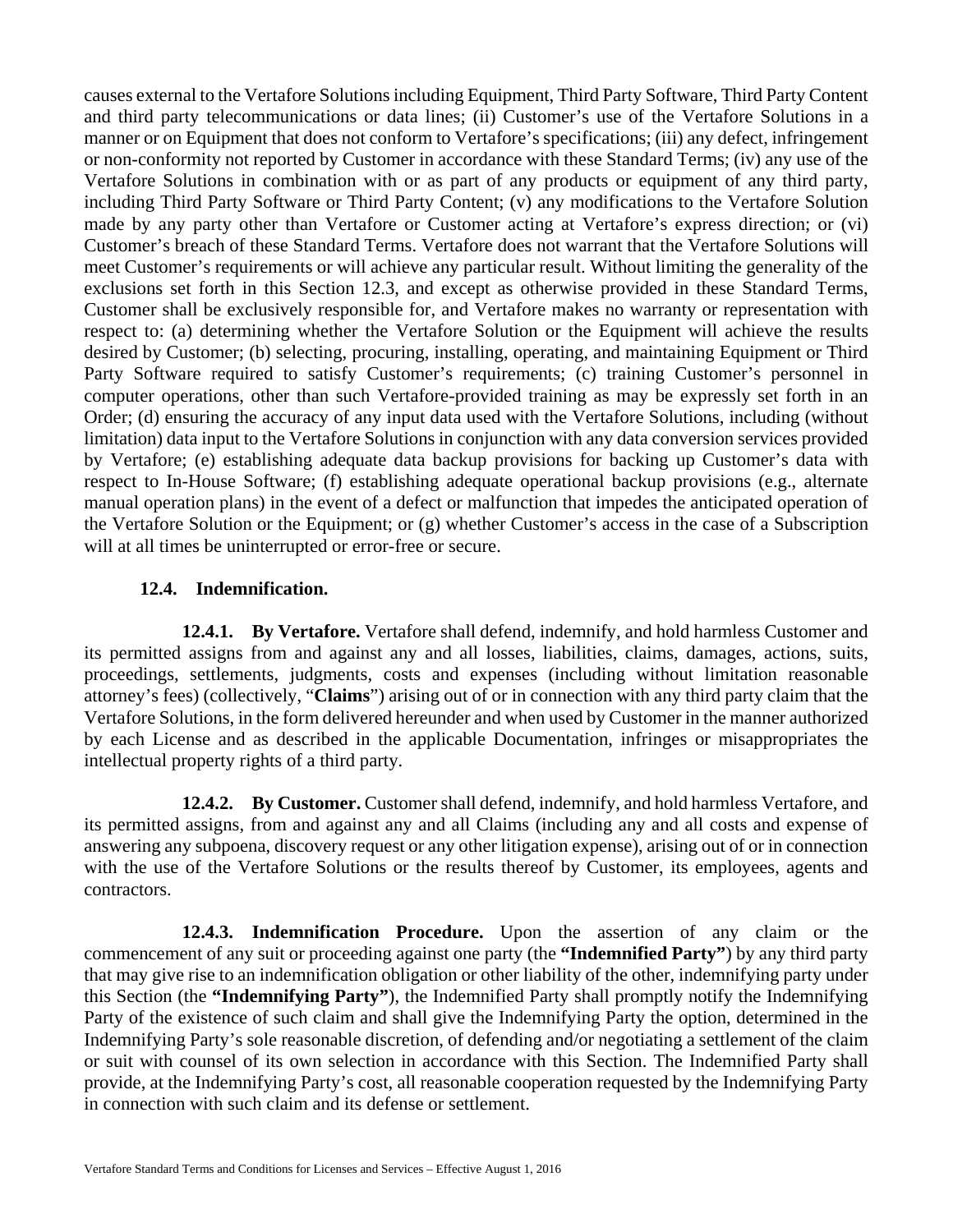**12.4.4. Exclusive Remedy**. This Section 12.4 states the Indemnifying Party's sole liability to, and the Indemnified Party's exclusive remedy against, the other party for any Claims described in this Section.

**13. DISCLAIMERS.** EXCEPT AS EXPLICITLY PROVIDED IN SECTION 12 ABOVE, VERTAFORE MAKES NO WARRANTIES, REPRESENTATIONS, OR GUARANTEES IN CONNECTION WITH THE VERTAFORE SOLUTIONS OR THE SERVICES, WHETHER EXPRESS OR IMPLIED, ARISING BY LAW OR OTHERWISE, INCLUDING WITHOUT LIMITATION ANY IMPLIED WARRANTY OF DESIGN, MERCHANTABILITY, FITNESS FOR A PARTICULAR PURPOSE, OR NON-INFRINGEMENT OR ANY IMPLIED WARRANTY ARISING FROM COURSE OF PERFORMANCE, COURSE OF DEALING, OR USAGE OF TRADE. VERTAFORE AND ITS SUPPLIERS DO NOT WARRANT OR REPRESENT THAT THE VERTAFORE SOLUTIONS AND/OR THE SERVICES PROVIDED HEREUNDER SHALL BE UNINTERRUPTED OR ERROR-FREE. FURTHER: (I) BECAUSE VERTAFORE IS NOT THE ORIGINAL MANUFACTURER OF THE EQUIPMENT OR THIRD PARTY SOFTWARE OR THIRD PARTY CONTENT; AND (II) IF CUSTOMER IS AN AUTHORIZED ONLINE SERVICES LICENSEE, THE EQUIPMENT, NETWORKING AND TELECOMMUNICATIONS INFRASTRUCTURE USED BY CUSTOMER TO ACCESS THE VERTAFORE SOLUTION IS THE SOLE RESPONSIBILITY OF CUSTOMER; VERTAFORE DOES NOT PROVIDE, AND EXPRESSLY DISCLAIMS ALL WARRANTIES, EXPRESS OR IMPLIED, AND ALL OBLIGATIONS OR LIABILITIES FOR DAMAGES ARISING OUT OF OR IN CONNECTION WITH THE USE, MAINTENANCE OR PERFORMANCE OF THE EQUIPMENT, THIRD PARTY SOFTWARE, THIRD PARTY CONTENT AND THE DELIVERY AND PERFORMANCE OF THE VERTAFORE SOLUTION IN CONNECTION WITH THE ACCESS BY CUSTOMER TO THE ONLINE SERVICES.

**14. LIMITATIONS OF LIABILITY.** EXCEPT WITH RESPECT TO VERTAFORE'S INDEMNIFICATION OBLIGATION IN SECTION 12.4.1 AND A BREACH BY VERTAFORE OF SECTION 11.2, VERTAFORE'S AGGREGATE, CUMULATIVE LIABILITY IN CONNECTION WITH ALL AGREEMENTS, THE VERTAFORE SOLUTIONS AND ALL SERVICES PERFORMED SHALL BE CAPPED AT THE AMOUNT EQUAL TO THE FEES ACTUALLY RECEIVED BY VERTAFORE FROM CUSTOMER UNDER THE ORDER FROM WHICH THE EVENT CAUSING LIABILITY ARISES IN THE TWELVE (12) MONTHS PRECEDING THE CLAIM. IN NO EVENT SHALL VERTAFORE BE LIABLE TO CUSTOMER FOR ANY INDIRECT, INCIDENTAL, CONSEQUENTIAL, RELIANCE OR PUNITIVE DAMAGES OR LOST OR IMPUTED PROFITS OR LOST DATA. THE LIMITATIONS AND EXCLUSIONS SET FORTH IN THIS SECTION 14 APPLY TO ALL CLAIMS OR CAUSES OF ACTION ON WHATEVER BASIS AND UNDER WHATEVER THEORY BROUGHT AND IRRESPECTIVE OF WHETHER THE PARTY HAS ADVISED OR HAS BEEN ADVISED OF THE POSSIBILITY OF SUCH CLAIM. ALL CLAIMS AND CAUSES OF ACTION BROUGHT BY CUSTOMER HEREUNDER SHALL BE BROUGHT WITHIN ONE (1) YEAR OF THE TERMINATION OR EXPIRATION HEREOF OR WITHIN SIX MONTHS OF THE DATE THE HARM IS ACTUALLY DISCOVERED, WHICHEVER OCCURS FIRST. THE LIMITATIONS OF DAMAGES OR LIABILITY ARE IMPORTANT ELEMENTS OF THE BASIS OF THE AGREEMENT BETWEEN VERTAFORE AND CUSTOMER. CUSTOMER UNDERSTANDS AND AGREES THAT VERTAFORE COULD NOT ECONOMICALLY OFFER THESE TERMS, AND ITS SUBJECT MATTER, TO CUSTOMER WITHOUT THESE LIMITATIONS.

**15. Force Majeure.** Vertafore shall not be liable to Customer or deemed in breach of these Standard Terms for its failure or delay in performing any of its obligations under these Standard Terms during any period in which such performance is rendered impracticable or impossible due to circumstances beyond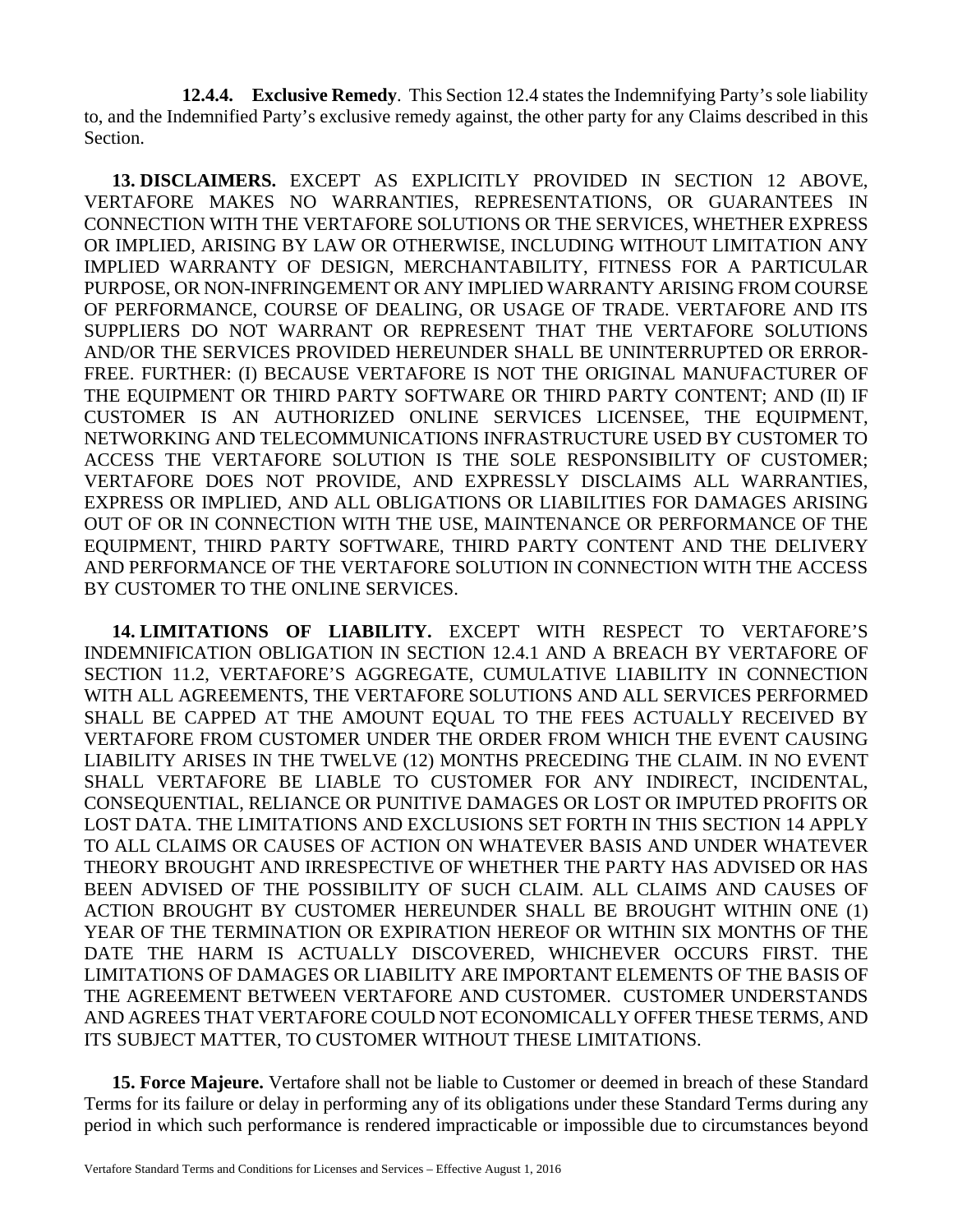Vertafore's reasonable control, including, but not limited to, acts of God, fire, explosion, flood, drought, riot, disease outbreaks, sabotage, terrorism, war, invasion, embargo, strikes or other labor trouble, failure in whole or in part of suppliers to deliver materials, equipment or machinery, interruption of or delay in transportation or telecommunications or compliance with any order or regulation of any government entity acting with color of right.

**16. Assignment.** Customer shall not assign these Standard Terms (including any Order) or any of its rights, interests or obligations hereunder whether voluntarily, by operation of law, or otherwise without the prior written consent of Vertafore in its sole discretion, and any attempt to do so without such consent shall be void. Subject to the foregoing, these Standard Terms shall be binding upon the parties and their respective successors and permitted assigns.

**17. Publicity.** Neither party shall use the name, trade name, trademark or service mark of the other party in any way without the prior consent of the other party, which consent may be withheld in the sole discretion of the party.

**18. International Use; Export and Import Compliance.** Customer agrees to comply with all local rules applicable to the Vertafore Solutions. Use of the Vertafore Solutions may be subject to the export and import laws of the United States and other countries. Customer agrees to comply with all applicable export and import laws and regulations. In particular, Customer: (i) represents that it is not a party identified on any government export exclusion list, including but not limited to the U.S. Denied Persons, Entity, and Specially Designated Nationals Lists, nor will it transfer software, technology, and other technical data via the Vertafore Solutions to parties identified on such lists; (ii) agrees not to use the Vertafore Solutions for military, nuclear, missile, chemical or biological weaponry end uses in violation of U.S. export laws; (iii) agrees not to transfer, upload, or post via the Online Services any software, technology or other technical data in violation of U.S. or other applicable export or import laws.

**19. Restricted Rights (Government Contracts).** The Vertafore Solutions include commercial technical data and/or computer licensed databases and/or commercial computer software and/or commercial computer software documentation, as applicable, that were developed exclusively at private expense by Vertafore and/or its licensors. U.S. Government rights to use, modify, reproduce, release, perform, display, or disclose these technical data and/or computer licensed databases and/or commercial computer software and/or commercial computer software documentation are subject to the limited rights restrictions of DFARS 252.227-7015(b)(2) (June 1995) and/or subject to the restrictions of DFARS 227.7202-1(a) (June 1995) and DFARS 227.7202-3(a) (June 1995), as applicable for U.S. Department of Defense procurements and the limited rights restrictions of FAR 52.227-14 (June 1987) and/or subject to the restricted rights provisions of FAR 52.227-14 (June 1987) and FAR 52.227-19 (June 1987), as applicable, and any applicable agency FAR Supplements, for non-Department of Defense Federal procurements.

**20. Verification.** Vertafore has the right to verify Customer's compliance with these Standard Terms. Customer agrees to: (i) implement internal safeguards to prevent any unauthorized copying, distribution or use of the Vertafore Solution; (ii) keep records relating to the Vertafore Solution (including the number of Licenses installed, copied or used) and upon Vertafore's request, provide Vertafore with written certification of the number (by product and version) of copies installed or of Customer's peak usage in the case of concurrent licenses; (iii) allow a Vertafore representative or an independent auditor to inspect and audit Customer's computers and records for compliance with these Standard Terms during Customer's normal business hours. Customer shall fully cooperate with such audit and provide any